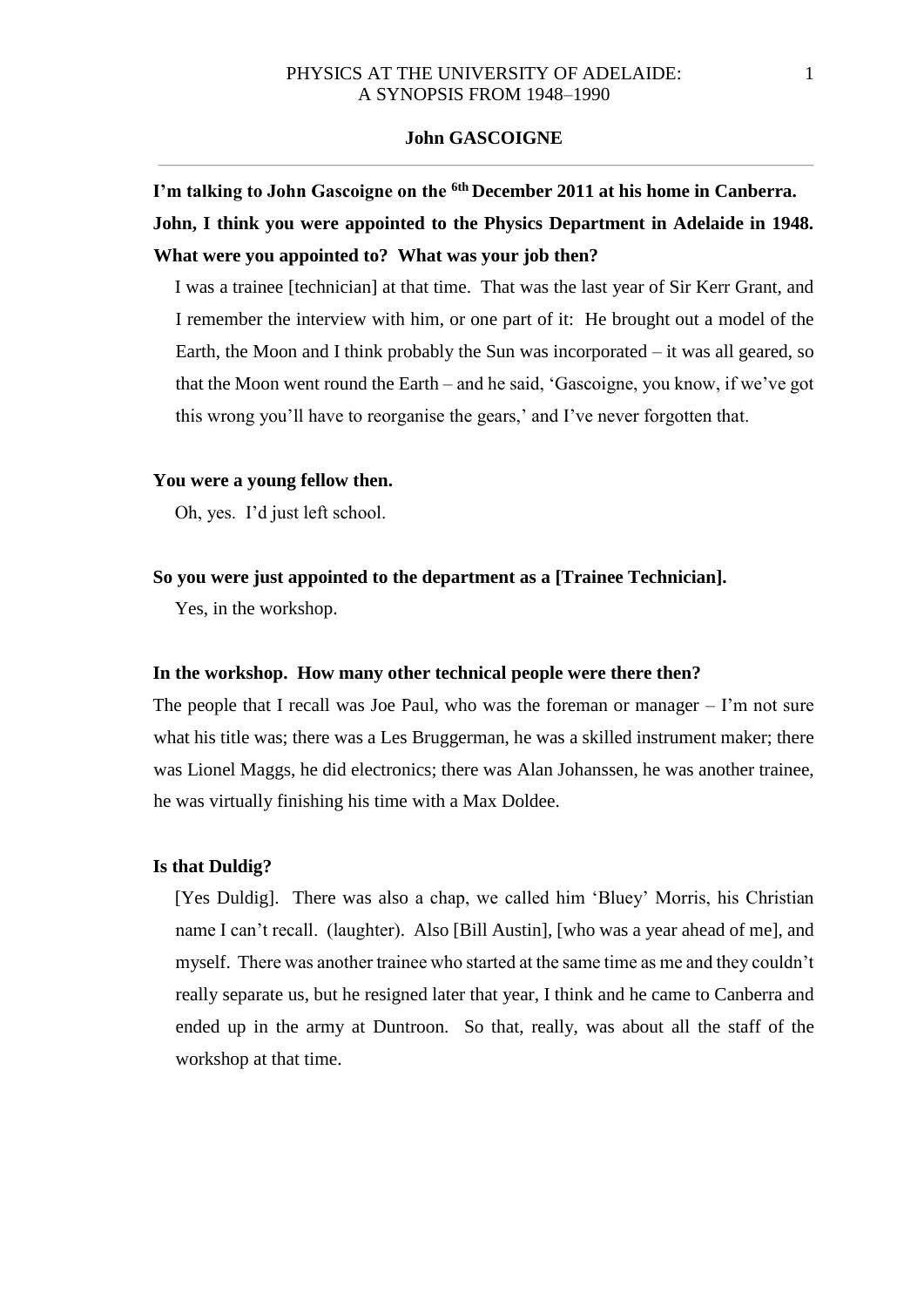## **Well, that's quite a team. I rather gather that at that time there was not much research going on in the department. What did you all do?**

Well, I guess when Huxley came in '49 the department was reorganised quite considerably.

### **Yes, but before Huxley came, that team was in place?**

Yes – well, making little bits and pieces for the research people, but I can't really recall what one worked on in that first year. Things changed, as I say, when Huxley came.

### **Yes – and lecture demonstrations, I suppose that planetary model of Kerr Grant's -**

Yes, probably. I think there was a little bit of research going on, but I can't recall what. You know, I was the young chap in the place at that time so I had to learn the ropes, really, and that was about the extent. But when Huxley came the workshops were reorganised completely. The workshop was split and quite a bit of it, and its staff, went down to the Engineering [Department] and so became a smaller workshop after '49 and, as I say, the staffing was reorganised. I was offered a [five] year apprenticeship [back dated to] February 1948

## **So are you saying that prior to this reorganisation that workshop provided a service not only for Physics but for Engineering?**

I think there were probably jobs coming in from other departments within the university, but I really can't recall that.

#### **Yes. And where was the workshop, then?**

The plan of the main building is virtually a 'U', isn't it?

## **Well, it's a long thing with two big wings going off.**

Yes, that's right. Well, in between those two [wings] was a building there, two storey building. **Yes.** 

The top floor was a demonstration area, I think [Mick] Iliffe [had an office there] as well.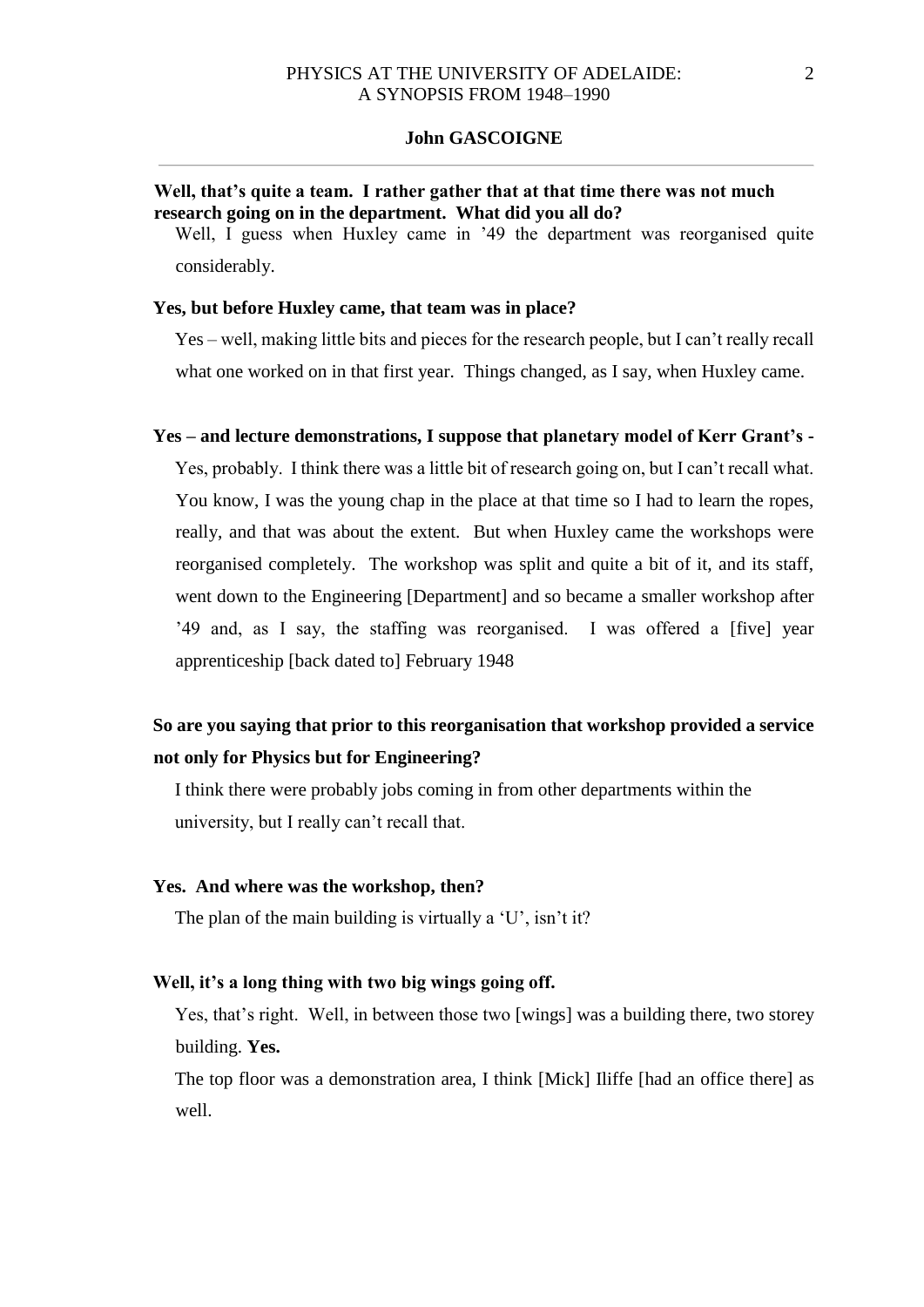## **Oh, yes. Yes, that building is still there.**

Yes. And the bottom area was the workshop and store.

#### **What was the equipment like?**

Oh, that was quite good. There was a quite precise Monarch lathe there that was rather unique because the cross-slide was graduated in diameters as distinct from radii. I've never seen another lathe quite like it, but the bed was fully ground and the lead screws were fully ground. Behind that was a Cincinnati  $-$  no, excuse me  $-$  another lathe, which was used for much of the work – can't think of that name at the moment. There was a radial drill. There were several South Bend lathes and a welding bay. That's probably about it.

## **I'm not sure if that radial drill isn't still there!**

Is it? Yes.

## **A big thing.**

Yes, that's right. I think there was probably some coil-winding gear as well. There was quite reasonable capability.

#### **Did you essentially do an apprenticeship in the workshop?**

Yes, I did. Yes, [five] years and – yes, that was quite interesting. Things were, becoming fairly competitive in those days and the trade school was quite good, much better than the original school on Frome Road in the old School of Mines, where one started off blacksmithing and tasks like that. But yes, our projects were much more advanced. For instance, I made during training a zero to four [inch] micrometre which won a bronze medal at the Adelaide Show at one stage. I got interested in gearing and subjects like that. One of the [Departmental] projects I did, probably in the third year of my apprenticeship was to make a three-speed or a four-speed gearbox from scratch – I can't remember whether it was three or four speeds now. The gearbox was used to drive a recording camera which took signals from the meteor drift work. There was a magnetic clutch just above [the gear box], made by others, [which drove] a paper film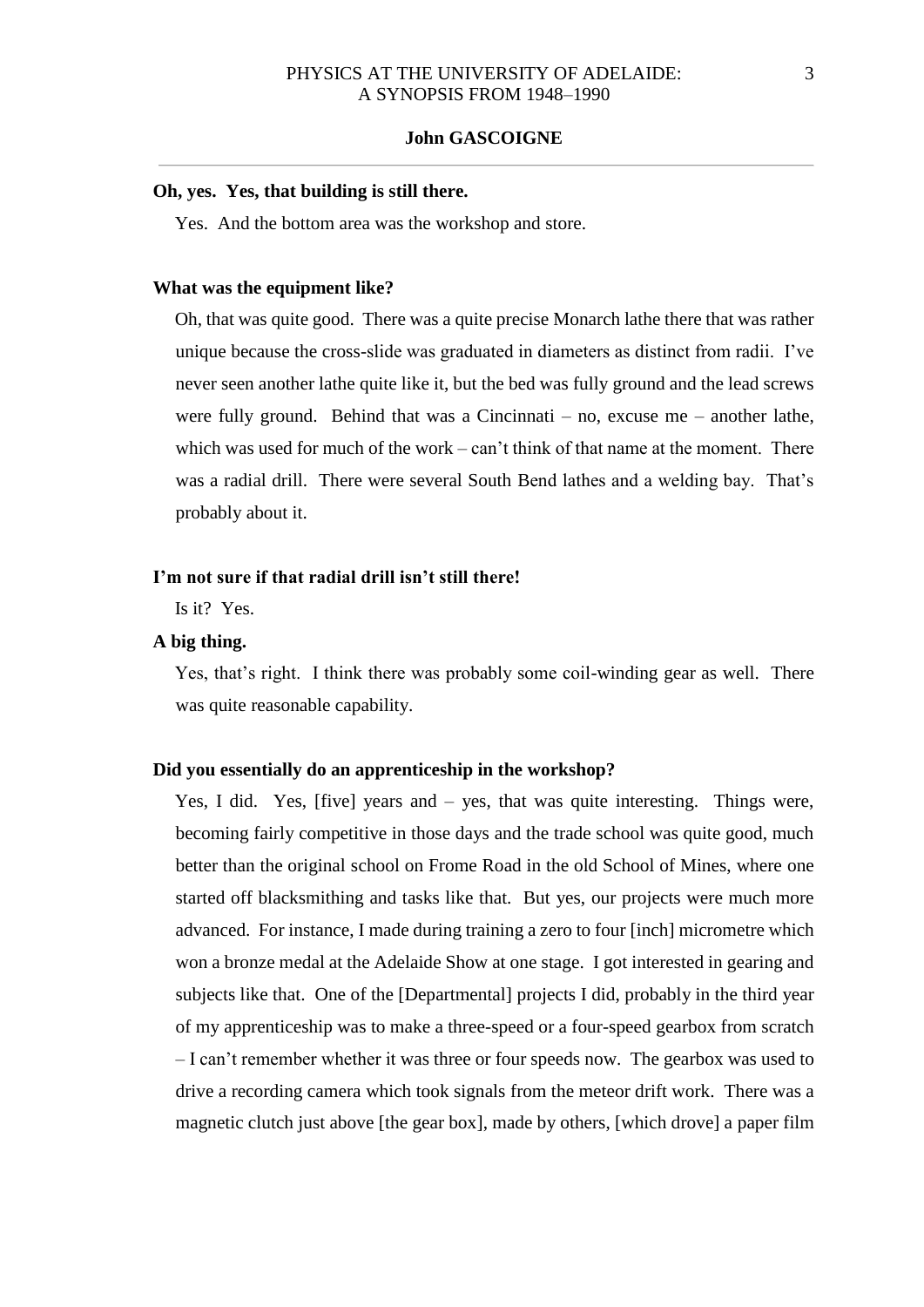## PHYSICS AT THE UNIVERSITY OF ADELAIDE: 4 A SYNOPSIS FROM 1948–1990

#### **John GASCOIGNE**

[in the camera]. The paper film was probably about 80 millimetres wide. With the magnetic clutch [the paper would] start [to run] in [less than] half a 50 cycle [trace]. So, the take-up was quite good. This enabled the incoming signal from the [reflection of the radar beam] from the meteor [trail, which was shown on an] oscilloscope to be recorded on the paper film.

#### **So you made this for Graham Elford – – –?**

I'm not sure who was working on that, but it would have been one of his group.

**Yes.** 

Alan Weiss was in that area as well.

**Yes, that's right. It's amazing how quickly that work got going after Huxley arrived.**  Yes, that's right.

#### **The whole place must have been a hive of activity there.**

Yes. He got things organised pretty well from the research point of view I believe and I think he set up probably three groups; Graham Elford in the ionosphere wind work; Dave Sutton in geophysics – seismology, [as well as the Electron Drift work].

# **Yes – that was a bit later, though, wasn't it? He worked with Bob Compton for the first few years.**

I'm not sure about that. You'd have to find that out from them.

# **Yes. They first started together and they did their PhDs together in the slow electron work, and it was in the late '50s sometime that David took up the seismology.**

That could well have been the case.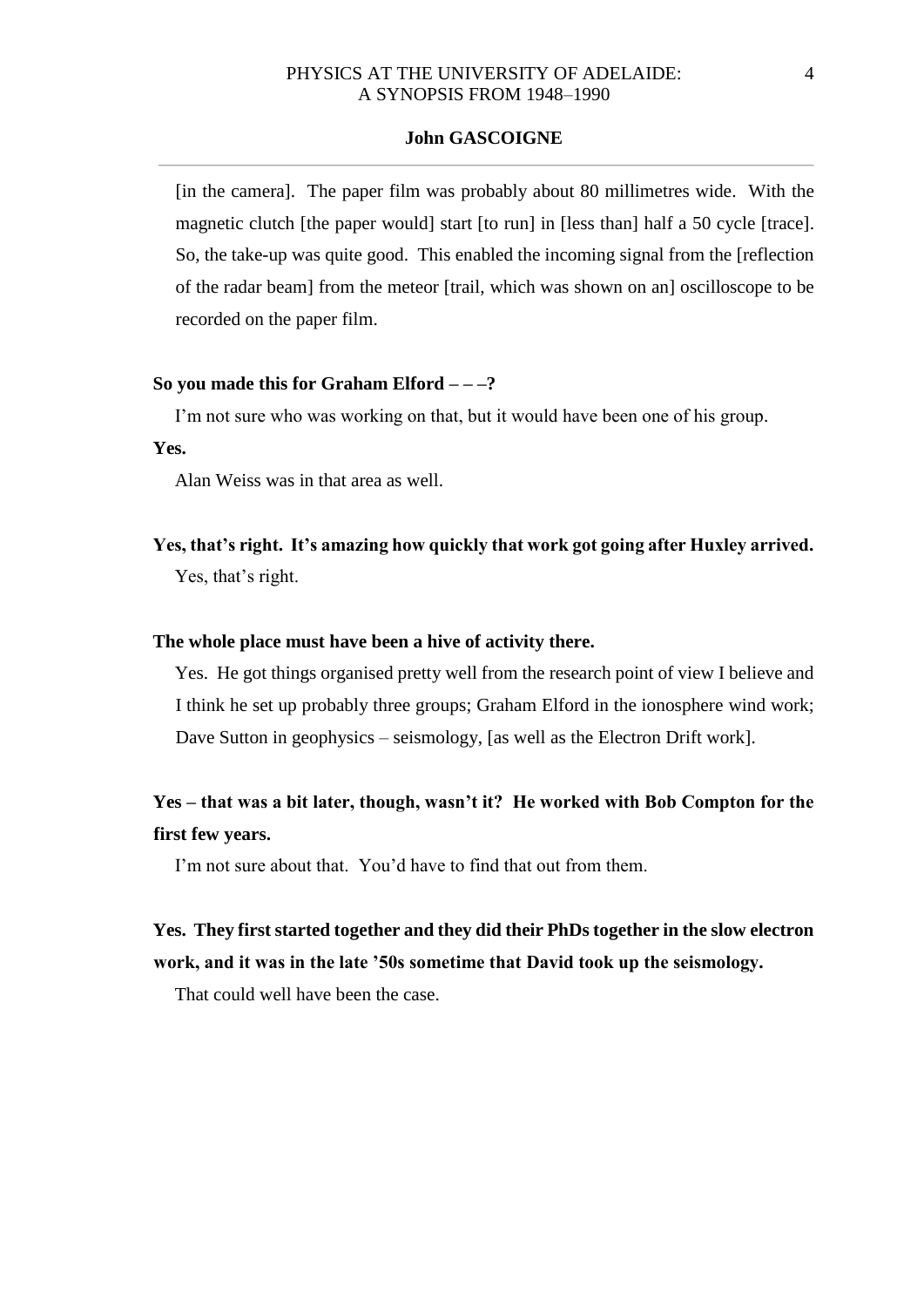**While I think of it, yesterday Bob Crompton referred to some work that had probably been done before you came but it was in electron diffraction and used a piece of equipment he called the 'Flint camera'. [Bob refers to a 'Finch electron camera'.]** 

Yes. I don't know anything  $---$ .

#### **Did you know about that at all?**

No. I don't know anything about that. I think Bob had his hand in a lot of things. He's very energetic and very keen.

#### **So how did you first become involved with his work?**

Well, the main work started in 1954. Up until that time the drift tubes were quite small, they were about 30 millimetres in diameter and quite short drift lengths, and were mounted on a spigot in a glass envelope and that was how they worked in the early times. But then  $---$ .

**Well, that's the equipment he used, he and David Sutton used, for their PhD work.**  That could have been so.

# **And I guess it was 1954 they were awarded their PhDs, which were the first Physics PhDs at the university.**

Okay.

#### **And then I guess he was building a second generation equipment.**

Yes, a lot of credit goes to Bob, because from the rather small, not so precise tube, he devised a means for producing what we now call the 'expandable tube', which is quite a large tube – it's in 150-millimetre diameter Pyrex, and it's quite long.

#### **We had a photograph of it yesterday.**

Oh, right. Well, it's in the museum at Physical Sciences at the moment, and I can give you a colour picture of that. I can give you a black-and-white as it was in Adelaide,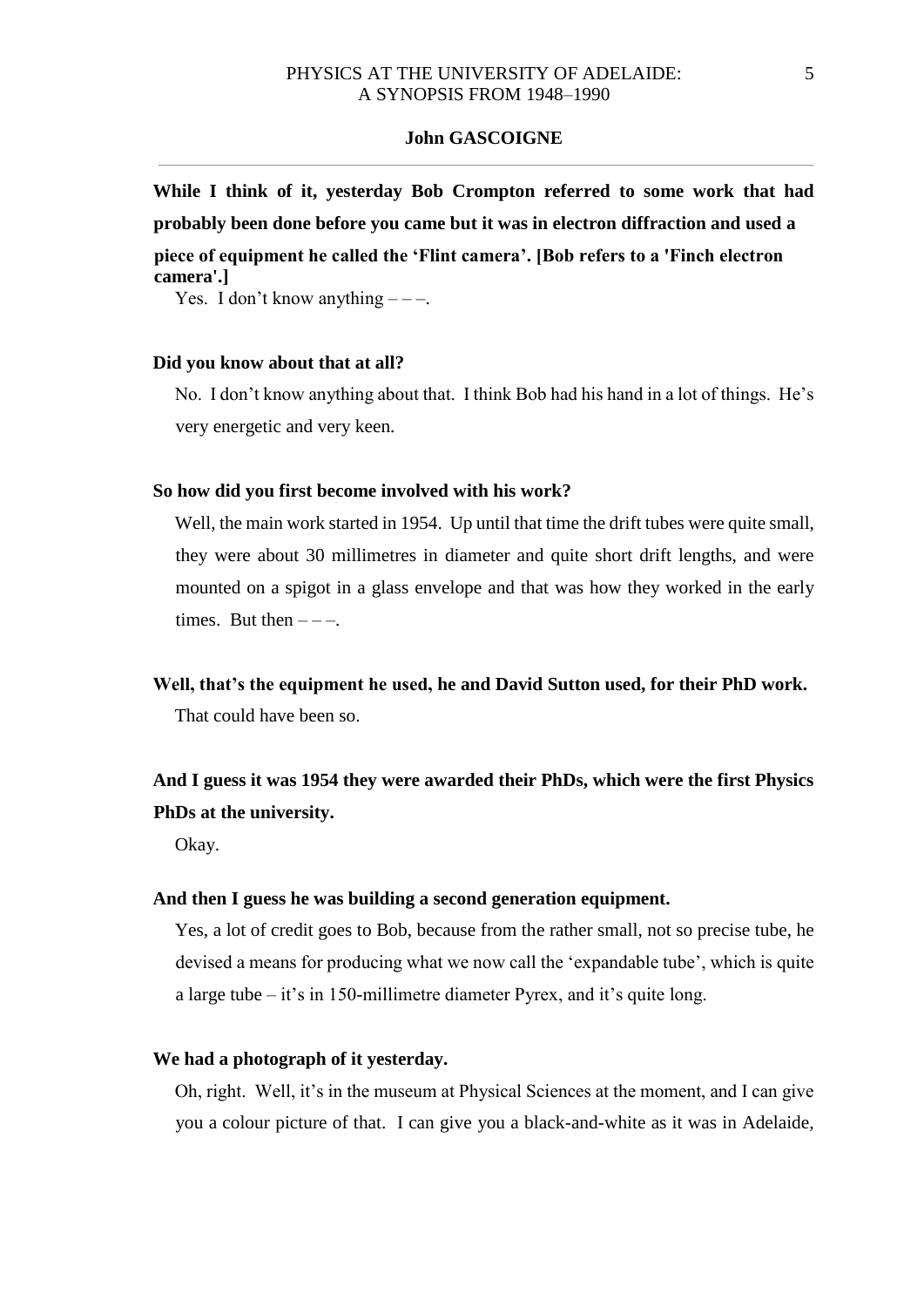and in its present state in colour. But the great advantage of that was twofold: the drift length could be varied from one centimetre to 10 quite precisely at those intervals, one, two, three, up to 10 centimetres, and the receiving electrode consisted of a number of annular rings, and the gap spacing I think from memory was about a quarter of a millimetre. Now, that was fairly unique and that was first assembled in 1955.

### **Was it?**

Yes. The apparatus – most of the apparatus – the electrodes, I mean – were made out of Brightray, which is nickel/chrome [alloy], about 80/20 I think, very hard to machine, and the rings were all produced. The receiving electrode was mounted on back-toback Housekeeper seals, so the resistance to ground was quite high, you're talking about  $10^{12}$ ,  $10^{13}$  Ohms, something like that. And the glass envelope was glass blown by [Dennis] Smith at Weapons Research. He was a master glassblower. He was very, very good. The electrodes were also gold plated out at Weapons, and the problem there was that we couldn't plate directly onto the Nichrome because of the chrome oxide on it, and the technique used was to de-plate and then start the plating process straight away. There was an expert out there in plating who really got us over that sort of problem, so we spent quite a lot of time out there, going through that process.

The first assembly of the tube was probably August 1955. We started in the morning and didn't finish until the early hours [next morning]. We had a problem with the assembly, and I remember the date very well because Bob drove me home to Prospect, where we were living at that time, and we were telling all Prospect how well we'd done during the night, and [Nath, my wife] was lying in bed [and could hear all of the conversation]. At the time she was pregnant with our first daughter, (laughs) so that marks the time of that assembly.

## **Now, Bob was telling me about that yesterday and he was saying how you'd made a vertical lathe, glass, for sealing –**

Yes, that was here at [ANU].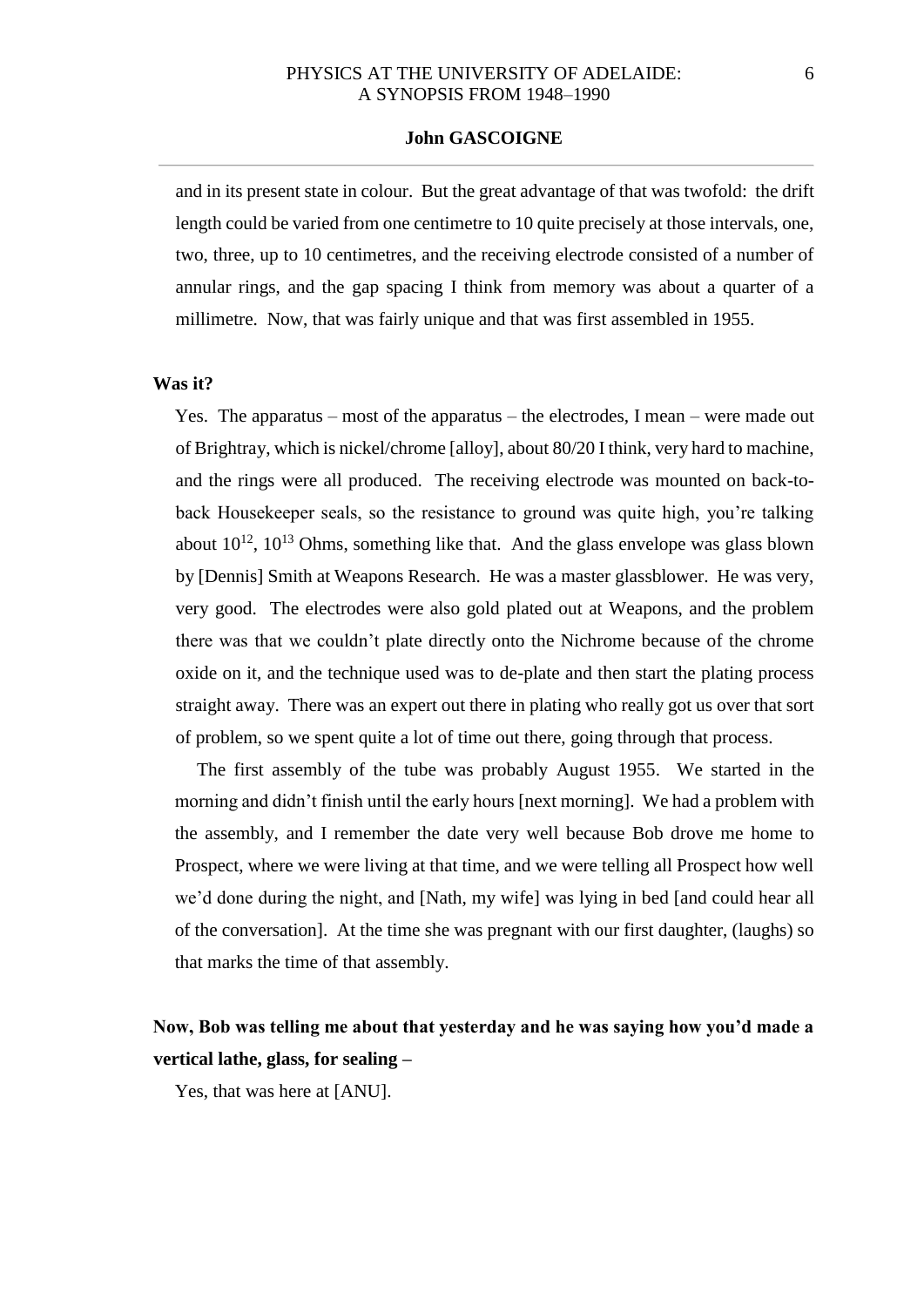#### **– the final sealing of the [Expandable Tube].**

Yes, that was here at ANU.

#### **So how did you do it in Adelaide?**

In those days all the joints were [black] wax joints. That's all we had at that time. You know, we're still playing with systems that had grease taps, and in the summers there that was difficult because the taps would tend to leak after a while and you'd have to start the whole process again, out-gassing the tube and so on. So the techniques from the Adelaide days improved grossly, [and] the geometry of the tubes improved grossly.

#### **But that tube, with the variable drift path**

**– it was used in Adelaide. [Bob] took data in Adelaide.** 

Yes.

## **And then he was describing how it was – oh, I don't know – suspended from springs and put carefully in a car and driven to Canberra.**

Yes. That was early in 1961. Huxley came here as Vice-Chancellor. He went to CSIRO and then he became Vice-Chancellor at ANU, and as I understand it he had the option of having a research group. As there was no money in Adelaide at that time the decision was made to move here. That was one of the hardest decisions I think that we had to make because we'd just set up home, as Bob had, and I'd just finished concreting the drive and this opportunity came up. In about February I got the option of coming over to see what the facilities were like here [at ANU].

#### **That was February '61?**

'61, that's right. And so, it was organised for me to catch the train to Melbourne and then fly up in a DC3 [aircraft] to Canberra, and in those days it was just a wheat field and I thought, 'Are we here?' And [I was told], 'Yes. This is it.' So we just climbed out of the aircraft [onto the tarmac]. And so I spent probably two days here trying to assess [the situation]. At that time the old laboratory that we were to [use] had been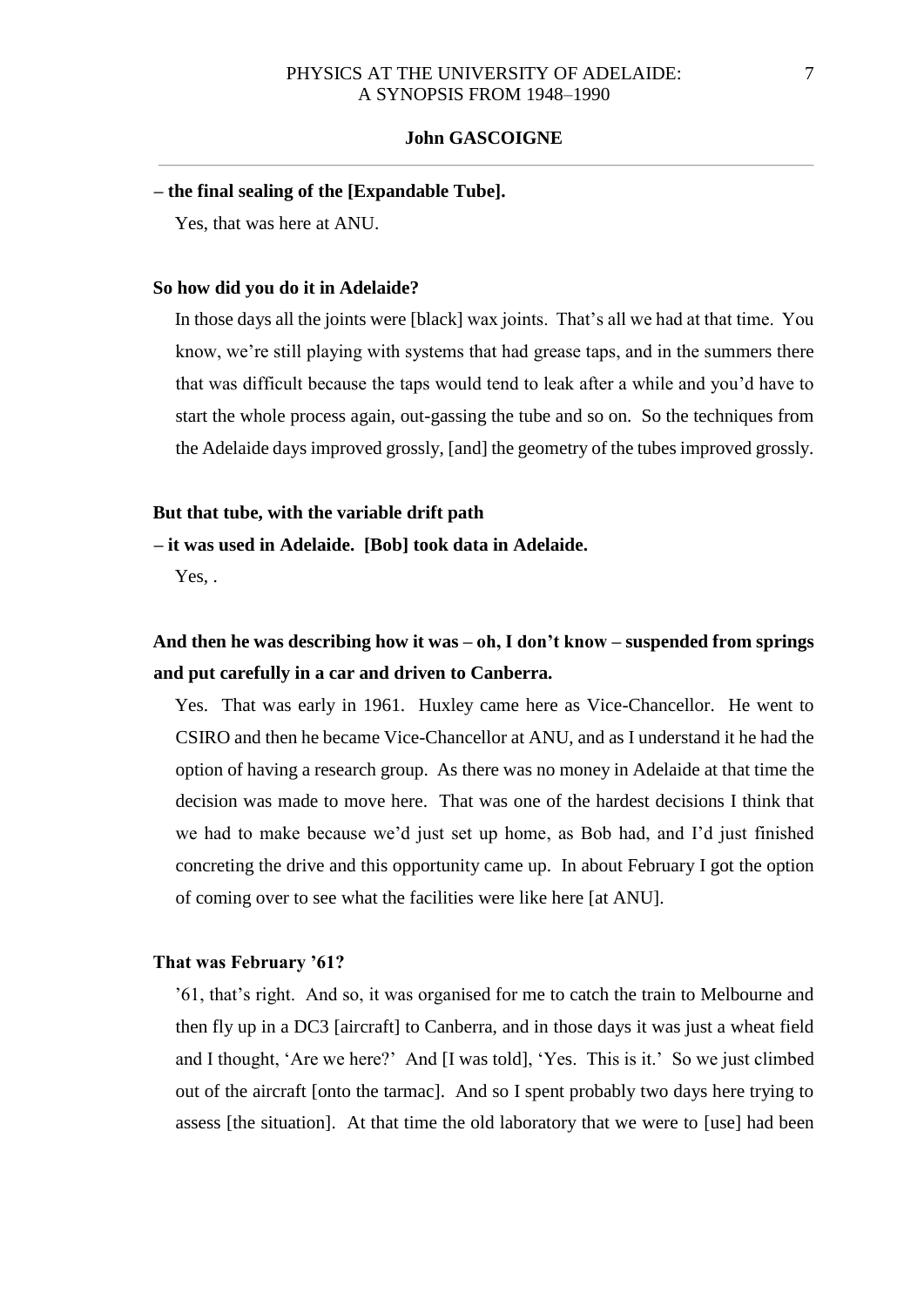## PHYSICS AT THE UNIVERSITY OF ADELAIDE: 8 A SYNOPSIS FROM 1948–1990

### **John GASCOIGNE**

badly burnt, which was probably good news from [our] point of view, because with the gold surfaces we didn't want any mercury in the laboratory and [as] that area had been used with mercury manometers. So [it was a relief during the rebuilding, that the floor was tarred over and sealed]. So we had a good beginning when the lab was set up.

[It was probably March or April when] Bob and I drove back [to Adelaide] in the department's ute to collect the [experimental equipment that was to come to ANU]. [In Adelaide] the carpenters made a big box [for the equipment] and of course Bob Menzies was the PM then and the guys [painted] 'Bob's Box' on the box  $-$  I can show you pictures of this, if you like – so it was a [play] on [words] Bob Crompton and also Menzies. (laughter) So we came over with that. The [box was suspended by springs attached to a] steel frame [which fitted neatly into the tray of the ute, [ensuring] the equipment had a smooth ride. We also loaded the ute up with some sand [to help smooth the ride].

## **Could we go back to the earlier days when Bob built his first equipment? I rather gather that he was no mean glassblower himself.**

Oh, he was good. He could turn his hand to all sorts of things.

### **How did he learn those skills?**

I'm not too sure. He seemed to pick them up very quickly from just observing people. In Adelaide we used to use two glassblowers. One was specialised in tungsten to glass seals – you know, lead-throughs.–

### **Yes.**

– and he was down the South Road down by Daws Road, but I can't remember any more than that and I don't know his name. There was also another chap that we used but I can't remember what for now. [Bob had] lots of contacts and he'd pick things up very easily. [With] glass work he taught me a lot himself, and I [also] picked up things from others.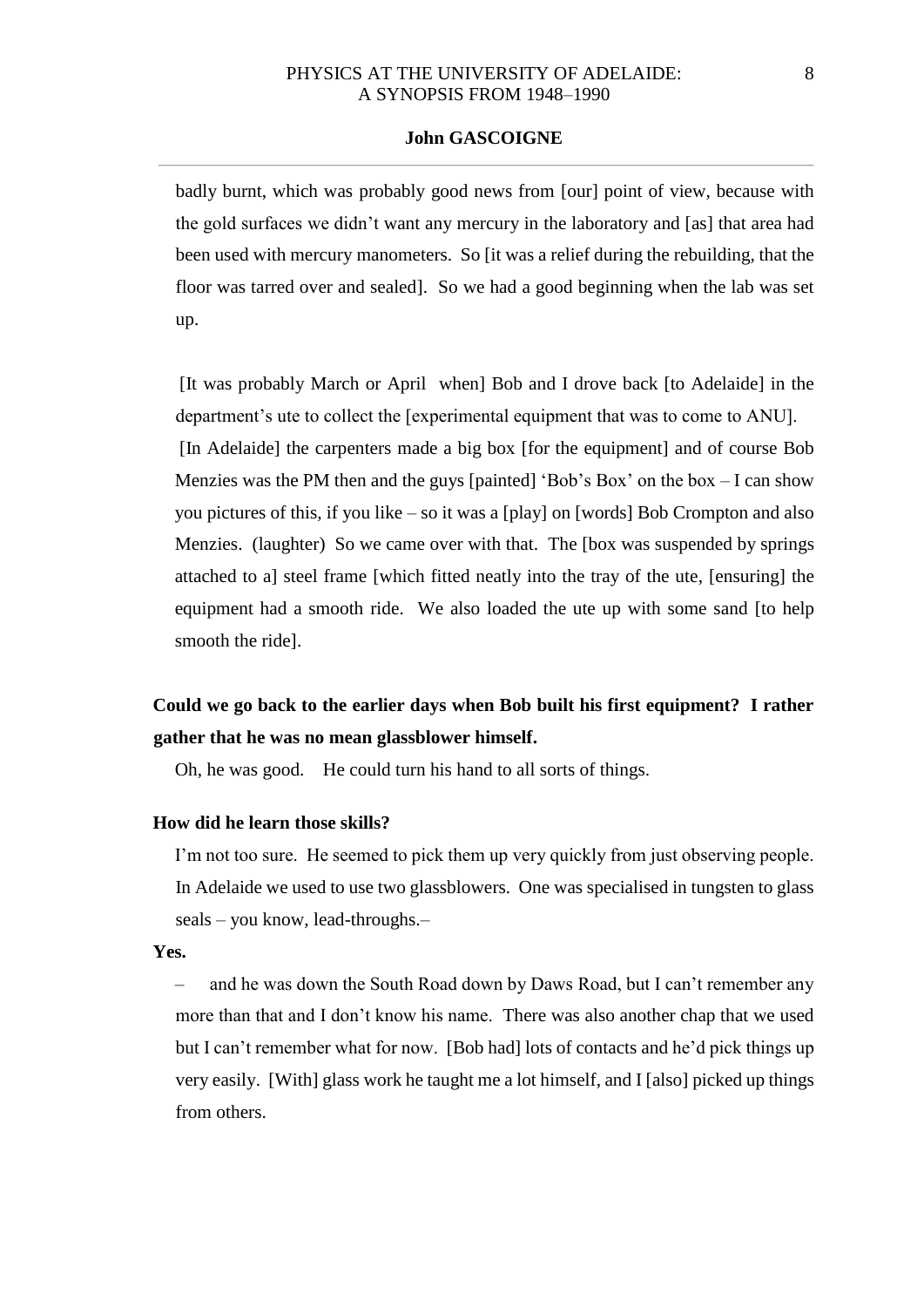**Bob doesn't seem to recall himself how he learnt, but there are all sorts of tricks to joining two pieces that –** 

That's right.

**[Bob] obviously knew, but how he acquired those skills is still a mystery. Do you remember a person called Perry Miles?**  No.

**He was a student in the department in those days who did a master's degree in 1950 that involved a vacuum chamber. Now, he talks about getting some assistance from a person called Fred Cook[Crook?].** 

I don't know him, either.

**You don't know ? He was a person who had a workshop in his home and Perry used to go to his home in the evenings and use a lathe there. And then he referred to getting glass diffusion pumps from the Oliphant brothers. Do you remember them?**  I remember them – I did some work down there, cutting glass [spaces] and things like that, but that's about it.

**So what were the pumps – were they glass pumps that you were using in those days?**  Yes. Edwards rotary backing pumps, two stages, and there were small glass diffusion pumps. Pretty crude, when you think back to it. (laughter) Because after we moved, everything went into UHV. and that was very early days for UHV., so things improved vacuum-wise grossly. Eventually we changed to turbo-pumps from very early stage after '61.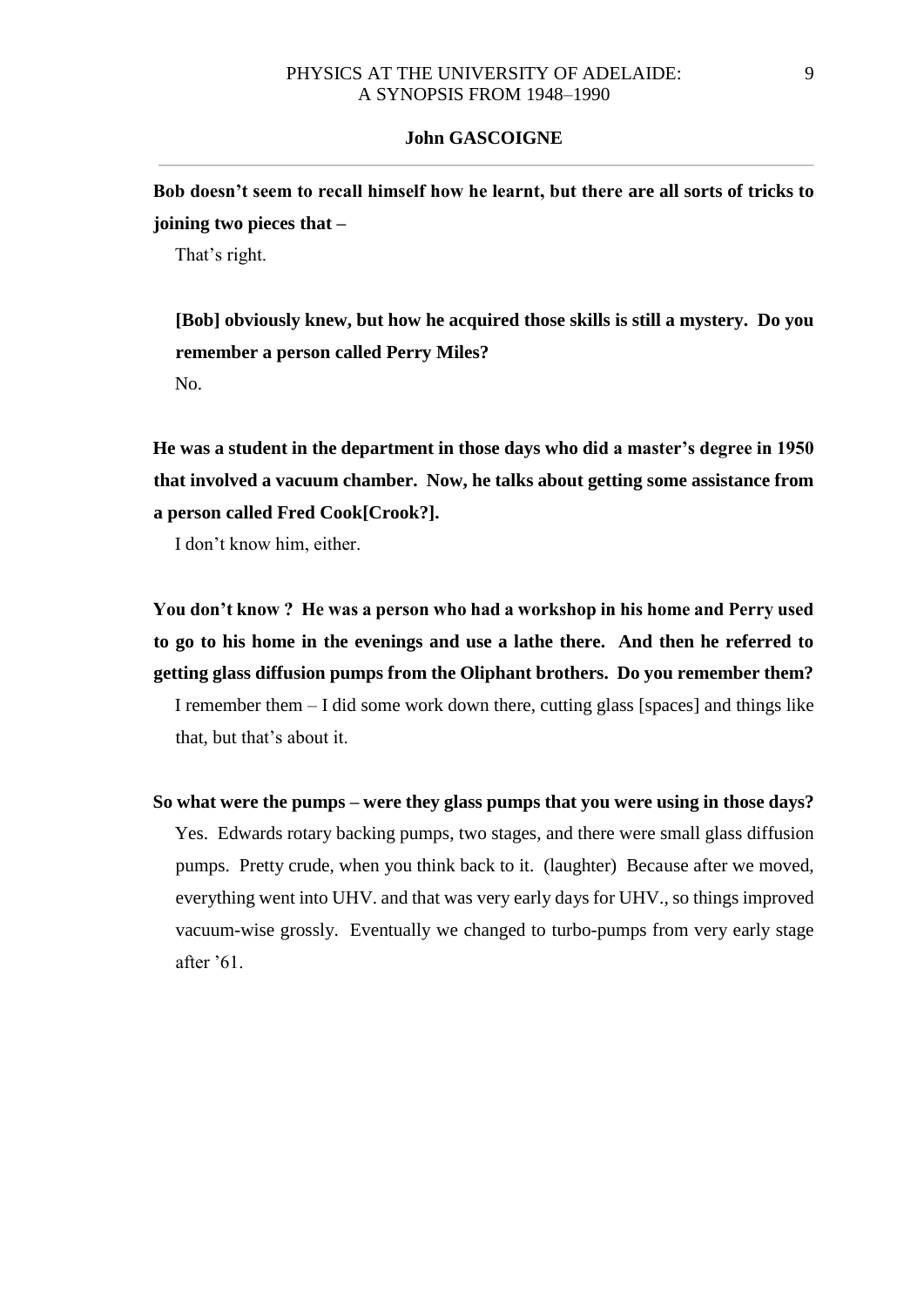#### **So you had turbo-pumps then, did you?**

Oh, not too long after that. Excuse me. First of all, we used Varian ion pumps, that's right, when we first came here. But there are problems with those pumps. And I suppose it might have been several years after that that we finally moved to turbopumps.

## **But, really, the first time that you worked with Bob was after he'd finished with his PhD and was building a new piece of equipment.**

Yes, that's right. The expandable tube, as we call it.

## **Yes. What about David Sutton? Do you remember him getting started with his seismological work?**

Not a great deal. I think I helped set up a magnetometer in the room opposite 204, – I suppose it's roughly the northern end of the building in the room above, the [ground] floor – or the first floor, I suppose it is. But that's about it. I went up to around Mount Lofty at one stage, where he had the seismic equipment.

### **Mount Bonython.**

Mount Bonython, was it?

#### **I think, if it was – that's where it certainly was later.**

Yes, okay, I think you're right.

#### **It's the peak right next to Mount Lofty.**

Yes. Yes, you're right.

#### **Yes, the PMG, I suppose it was then, had some facility there, I think –**

Oh, did they?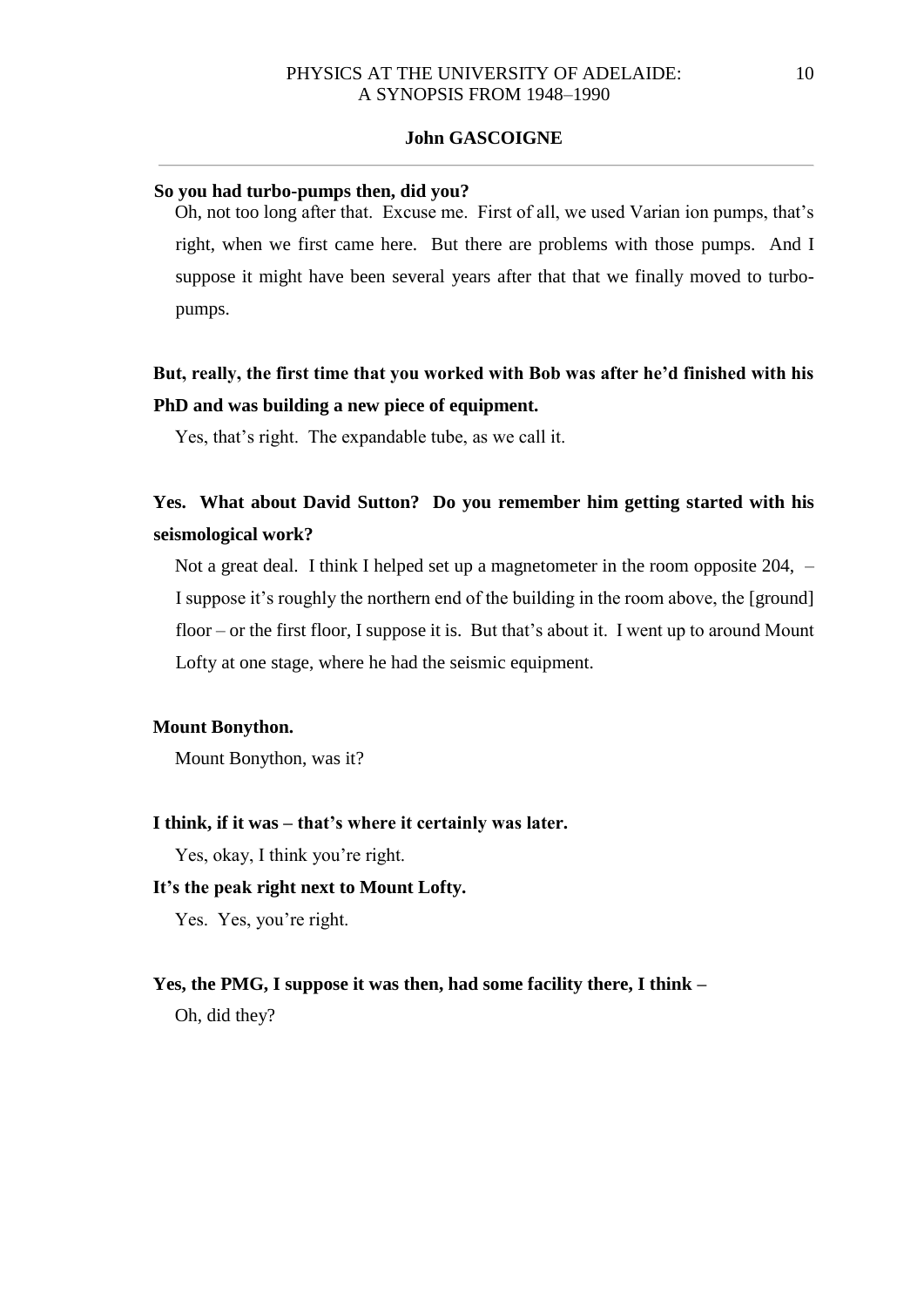# **– and he used that site. What about Huxley, what do you remember of Huxley in those days?**

He was a very personable person, took an interest in all the staff. I got on with him very well. At that time, as more of a training exercise, I was doing watch repair work and I remember working on his watch. (laughter) But he was a very personable sort of person. One of the things after he came was that, to get onside with all the staff, I think, he put on an evening with strawberries and ice cream, and I'll never forget that. That was superb. I think Molly [his wife] must have gone out and got the best strawberries in the Adelaide Hills. He really turned on a great show.

### **So when would that have been?**

I guess that must have been not long after he first got there, which would have been about '49, towards the middle of '49, I guess.

# **So what was the department like as a community, then? As a technical staff, did you feel you were part of a community with the academic staff?**

I think so, yes. Yes, well, later, I imagine it must have been about '59, about then, there was a department picnic down at Second Valley, and that was fantastic. Someone had made up a large grilling frame you could clamp the meat in, and in our group it was called the 'slow electron trap'. (laughter) But that was a great day out. I'd never been down that far down the coast and that was good in those days.

### **Was that a regular event, to have the department picnic?**

That was the first one that I recall.

## **So when was that?**

I think that was in about '59. It might have been '60, but I would think '59.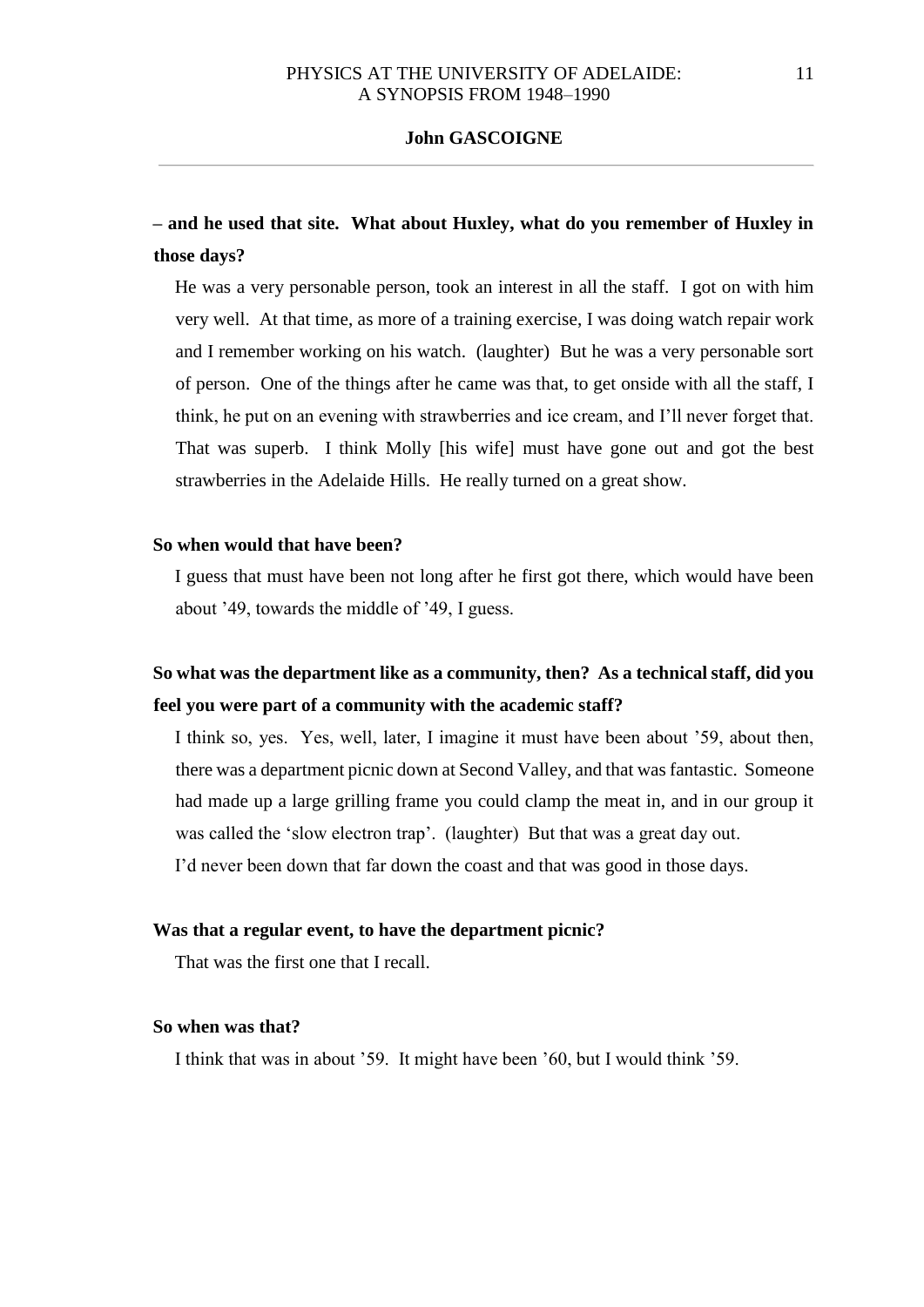# **I see. Yes. Yes, because those – I was a first-year student in '59. By the time I got to honours in '62 I remember the departmental picnic; it was a regular thing.**

Oh, good. Well, that might have been the forerunner for it.

# **But back when you were first there was there a departmental tearoom? Did you all?** No. The workshop staff had their own tearoom.

#### **Ah, yes.**

That was in the – what I'd call the 'office'. You know, you'd walk into that building; the switch room was on the right, and then straight ahead was the room for the workshop staff and that was really the tearoom.

**Yes. That continued for a long time with the workshop staff having a separate – that was a sort of division of the technical staff, I suppose, where there was a departmental tearoom where the academic staff, honours students, higher-degree students would all have morning tea – – –.** 

I guess in part it was the practical way to go.

**Yes. And it would be a tendency that there would be technicians employed in research groups supporting research directly, and they would meet in the department tearoom.** 

Yes.

### **But the workshop staff would meet separately.**

The first one of those that I recall was one for Stan Tomlin, and that would have been – let me see – that would have been mid to late '50s, I would think. Before that, I don't think anyone had any workshop people in the area, assigned to that area. I joined Bob's group in 1958, officially, even though I'd been working there; but they got to a point where they considered they needed a technical person fulltime up there and I was lucky enough to get that position in '58.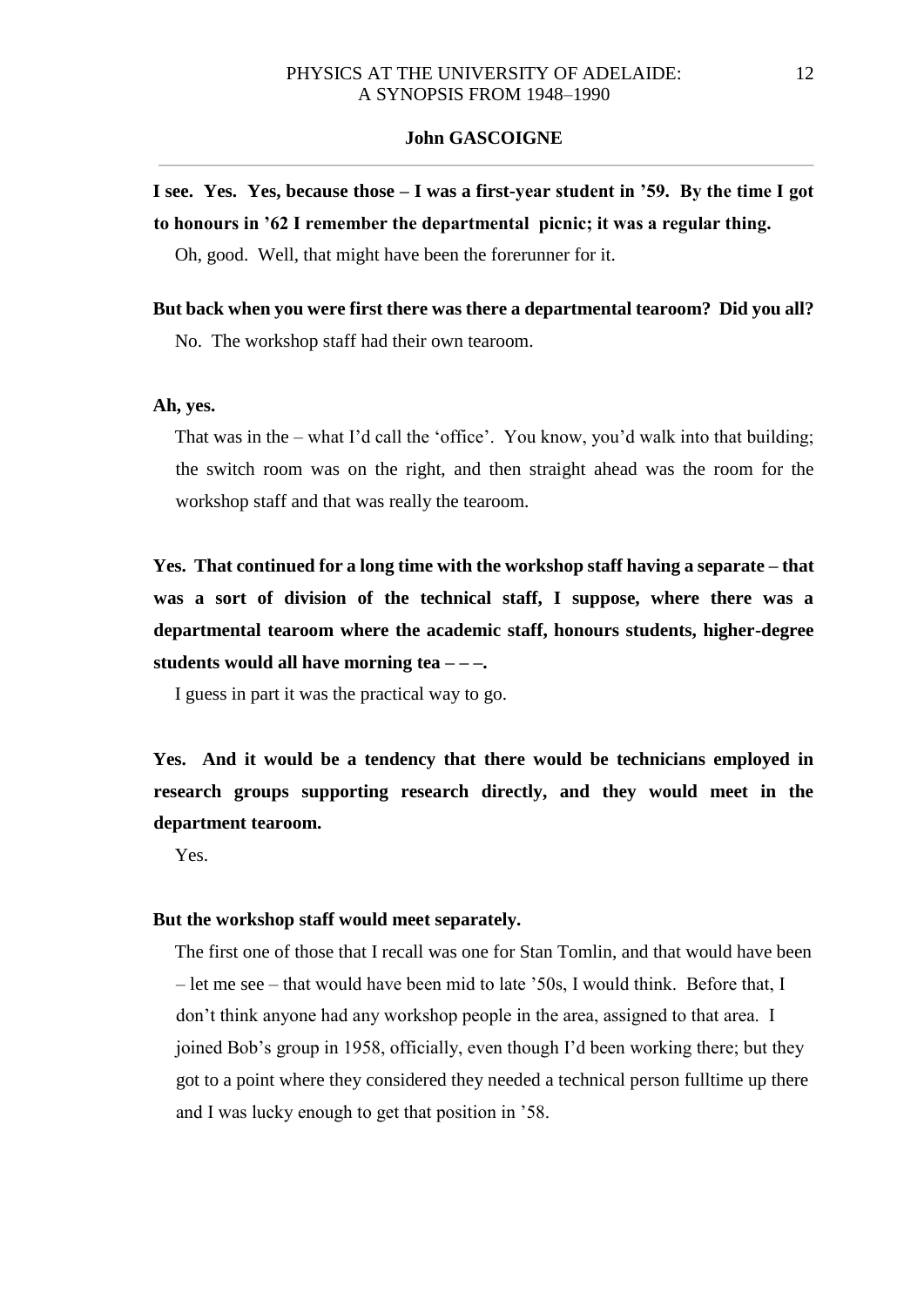#### **I see.**

But prior to that the only other one that I knew of or I can recall was with Stan Tomlin. There was also always someone – there was Clem Appleby, who was perhaps an exception; but I don't know what you would have called him. He usually set up the demonstrations for the main lecture theatre.

# **Yes. In my time, Clem Appleby was really providing technical support for mainly the first year teaching laboratory.**

Yes.

## **So you remember Huxley as a person you got on well with?**

Yes.

### **What about Stan Tomlin – what are your memories of Stan?**

Stan was slightly different. He was just a little bit away, really, I think, when you discussed something.

#### **A little bit aloof?**

Perhaps, yes. Yes. I didn't have a great deal to do with Stan. There was one job that I worked on very early in the piece, and that was making components for an X-ray tube. C. Worthington. There's the paper in there by him. So that was, as I recall, one of the first jobs that I did for the research area, and that was under Stan, as I recall.

#### **Was Harry Medlin there then?**

Oh, yes. He was a good person to work for.

## **Was he?**

Oh, yes. Very talkative. But, you know, I remember I had to do a modification on a goniometer camera, and that entailed the design and manufacture of a small solenoid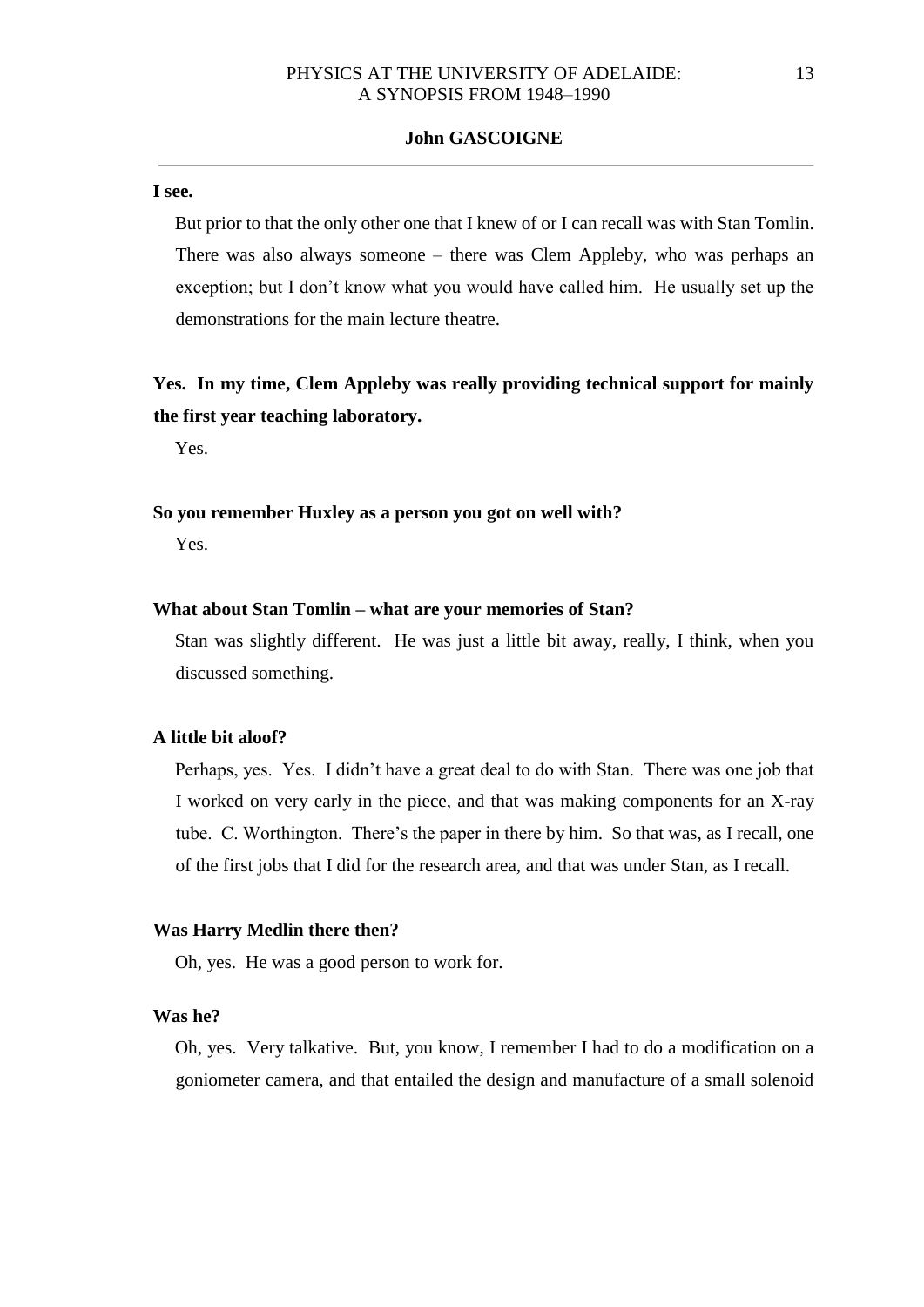to activate a ratchet so that the camera drum would rotate, and from Harry I learnt the important thing of getting the maximum [amp-] turns in the first few turns of the coil. So yes, he was always good. [I] worked quite closely with him on that project.

### **Yes. So you interacted with Harry rather than Stan Tomlin.**

Yes. Yes. That was better. And what else did I do?

### **Huxley is remembered by some as a strict disciplinarian.**

Oh, you knew  $---$ .

**Forbade whistling in the corridor, that sort of thing. Do you remember him being like that?** 

Well, I wouldn't have whistled in the passage when he was about. But at the same time he was very approachable and you know, he expected things to run on very reasonable terms.

### **Who else were the characters in the department that you remember?**

Oh, there were quite a few characters in the place. There was Des Liddy. Now, I don't know what he was, what position he held, but he was quite  $---$ .

# **Well, he worked with – he was a PhD student, I guess. Would have been working with Graham Elford, I think.**

Eric Murray was a very helpful person, very helpful indeed. Privately, I made up a sound recording tape deck which was very new in '53, and Eric was quite helpful [to] me in building up the amplifier for it.

### **Which group was Eric working in?**

I think he was probably in Graham Elford's group. And there was a John Smith there as well, and he was also very helpful.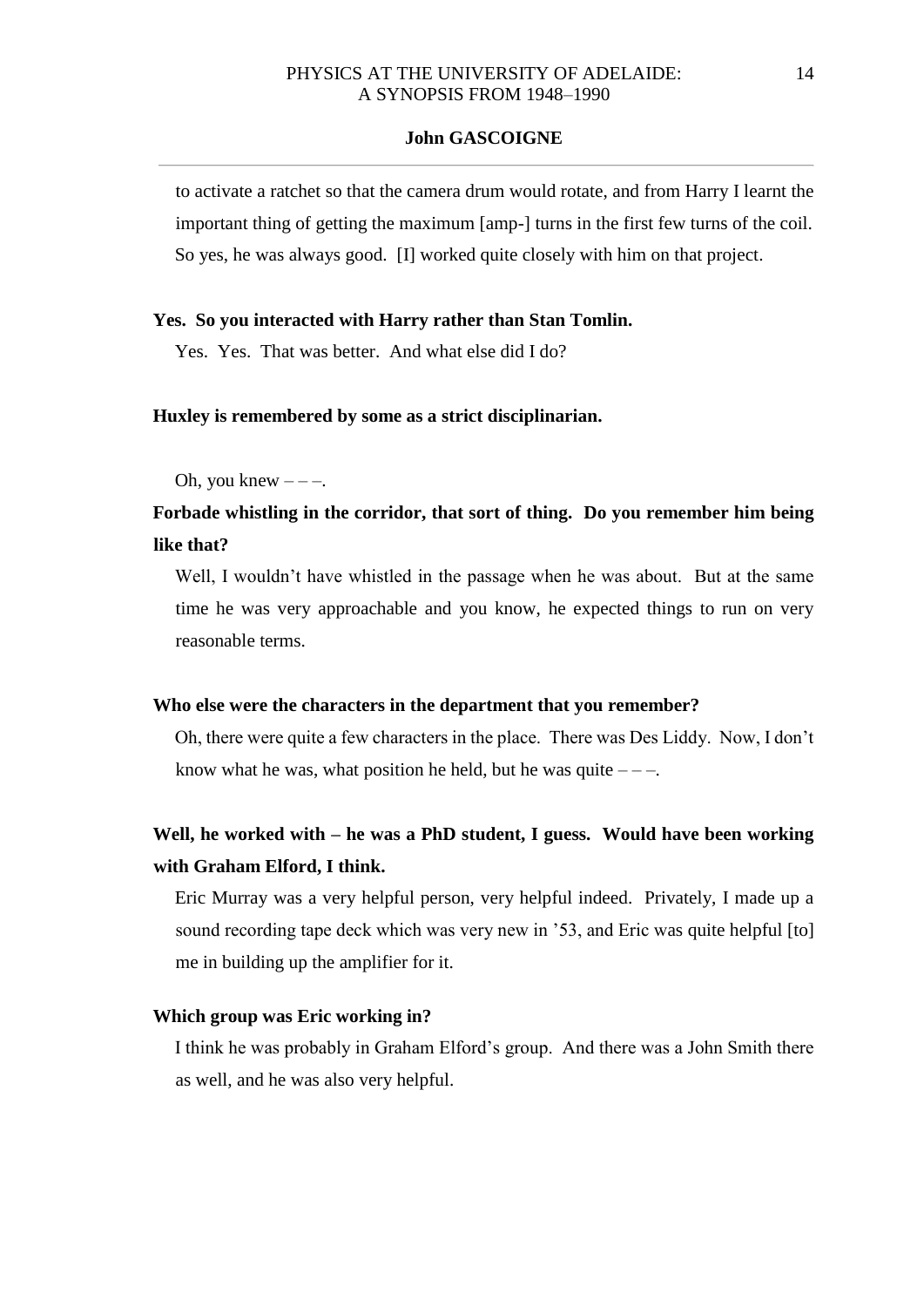#### **Yes.**

But Eric, you know, some of the jokes were quite funny.

### **Incidentally, John Smith died just a month ago.**

Oh, did he? I haven't seen him for – well, since I left Adelaide, probably. But, some of the tricks that they got up to. There was an Arthur Shepherd who used to keep the accounts and so on –

### **Yes.**

– and he was as stiff as a board, and one of the tricks I recall was that he ate a lot of nuts, and someone – and I don't know who – got into those one day and they cut them open, took the kernels out and glued the [shells] up, put them back in his lunchbox. You can imagine the hullabaloo that occurred after that. (laughter) But, you know, it's all good, clean fun and that's what made the place, really.

# **Yes. Now, when I was first there Arthur had an office upstairs in the workshop building.**

Well, that had changed. It used to be on the ground floor. You'd walk in the main door, [turn left into the corridor, on the left was] the secretary's office, the head of department, Huxley's or Kerr Grant's, was next, and then it was Arthur Shepherd's [office].

# **Yes. I remember he was very particular about hygiene. If anybody used his telephone he'd wipe it with disinfectant afterwards.**

(laughter) Yes.

**So they were memorable days.** 

Yes, they were good.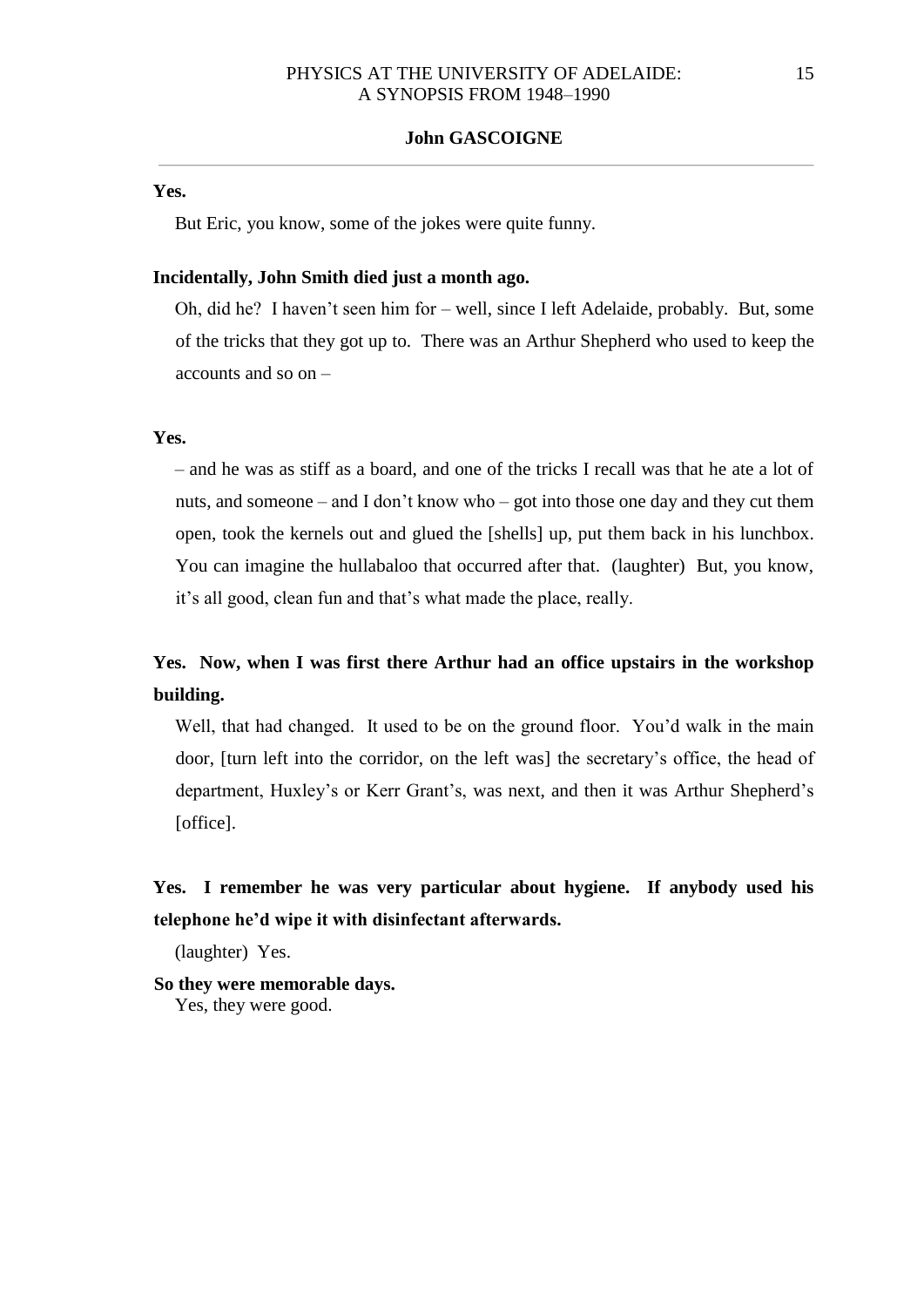#### **Anything else you remember from that time that is worth talking about?**

That's probably about all, I should think. Yes, it's hard to go back to that period because so much has happened since '61. You know, the pace really got going when we came over here, and you tend to forget the early days.

It was interesting, though, under the old lecture theatre there was a bit of a workshop, and some of the equipment in there must have come out of the 1800s, I think. There were some interesting, lathes and so on. They would have been collectors' items these days.

#### **I wonder what happened to those.**

No [I have no] idea.

#### **You know what they did with that lecture theatre?**

Yes. It's all cut down.

# **They took it all down and put a floor and another workshop underneath and a much more gently-inclined lecture theatre above.**

We got on well with the people in the museum, who were just [across] the courtyard, and they were helpful on occasions. That used to be the old police barracks, I think. There's an arch there as well.

#### **Yes, that arch is still there.**

Is that still there? It is? That must date back a long way.

## **Yes, that's very early Adelaide days, yes. So the museum people, they had a workshop, did they?**

I guess they had a lab. They'd do field trips and come back, and I can't remember what now, but there were a couple of occasions when they were quite helpful with some processes that we needed. There also used to be an old book in the workshop which was quite thick and badly torn [and probably] came out of the 1800s, I think.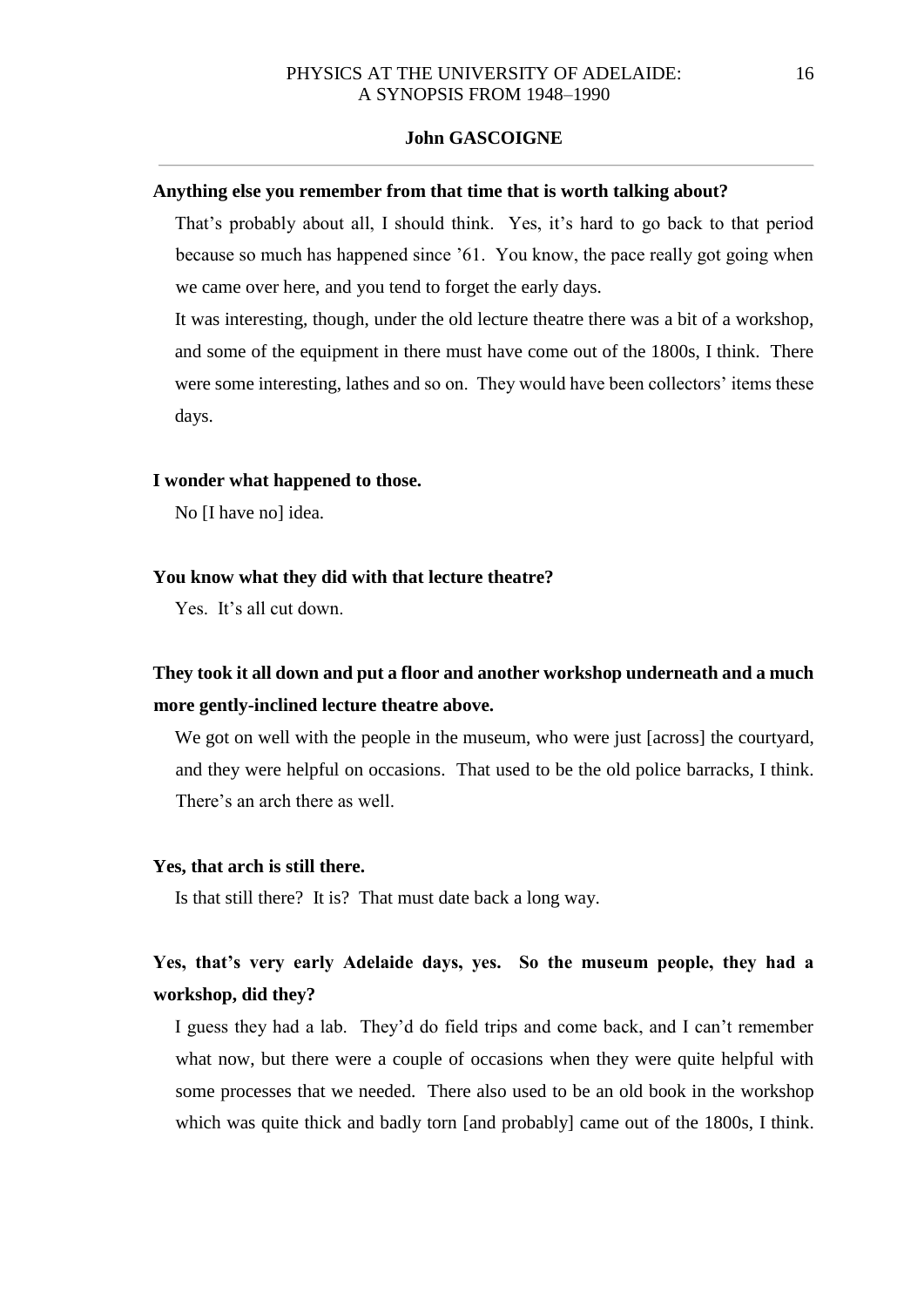Some of the formulas that were in the [book] I wish I still had. It was very useful. It must have come out of the Ark, I think. (laughter)

But, you know, when Huxley reorganised the workshop there was quite a range of people who went through. There was a Stan Sincock, who was the foreman for some time. He'd worked here at ANU and then, being an Adelaide person, went back to Adelaide. There was a Lindsay Hettner, who was the foreman for quite a long time.

#### **Oh, he was there for a long time. He was the foreman when I was a student.**

Is he still about, do you know?

**I'm not sure what happened to Lindsay. In the early '60s a person called Basil Briggs was appointed by the university and he established new radio probing of the ionosphere, and they built a huge array of antennas just north of Adelaide, a place called Buckland Park. And Lindsay at one stage gave up as foreman of the workshop and went out there to manage that field station. He was there for a very long time.** 

Yes, I should go back and say that the meteor work I think was done in the old munition huts just south, I think, of WRE. They were fully-enclosed buildings, perhaps of one room, and it was dusty out there. The other people that were around was Arthur Bowers, Eric Middleton, Bill Jamieson – – –.

### **Yes, Eric Middleton I just remember.**

Right – yes, he was a nice chap. He'd come from Rhodesia [in] South Africa, he and his wife. He's deceased now. There's [was also] Bill Jamieson.

### **Yes, I remember Bill. He was a bit of a character.**

Yes, he's a bit of a character, mainly in the motor trade, I think, probably engine building. And Jim Connock [?Connick].

#### **Yes, I remember Jim.**

Right. There must have been a couple of others, but I don't recall them at this stage.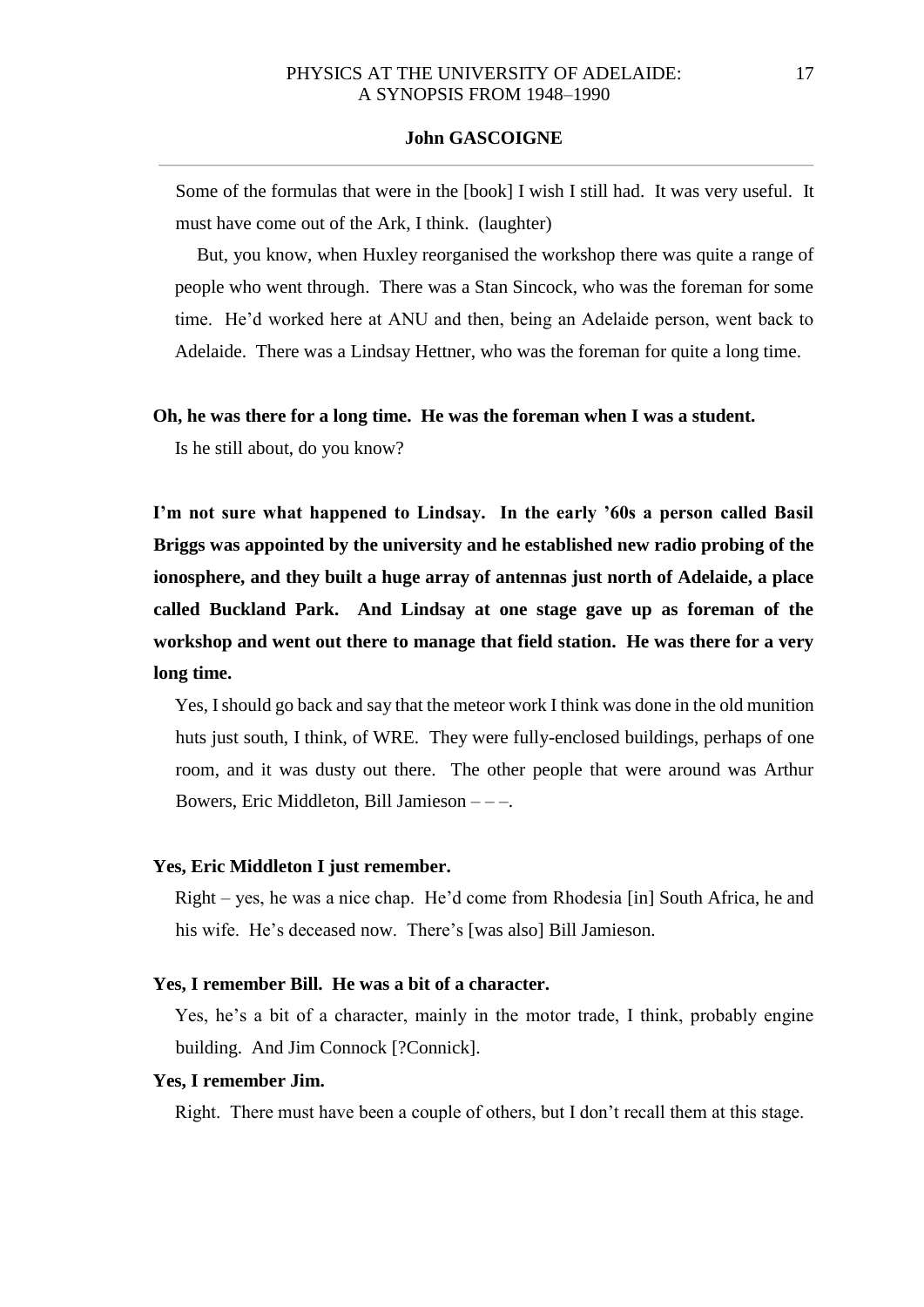**Yes. Peter Schebella, was he there – – –.** 

No, I don't know him.

**He became foreman of the workshop later on. Yes, the technical people are very important to the department. Although things have changed. There's much less of designing and building equipment and much more purchasing equipment off the shelf.** 

Yes. Well, if you can purchase it, sure, you do it.

**But there was one period when I think Adelaide students were noted for their technical skills. Was that your experience –** 

Yes, they would  $---$ .

**– that the students would come into the workshop and do things themselves?** 

Yes. There was an area set aside for the students. They had a [Hercus Lathe] setup in there and they were encouraged to get their hands dirty and do it, which I think's very important because unless you've done that you haven't got much [of an] idea of design work.

## **That's right – and what can be done and what can't be done.**

Exactly, and how easily it can be done.

**Yes. When I talked to Perry Miles that I referred to earlier, he talked in 1950 when he set about doing a project for a master's degree that he designed a piece of equipment and had no guidance about how to design it; but, having designed it, he realised he'd designed something that was essentially impossible to build.** 

Well, that's a common problem.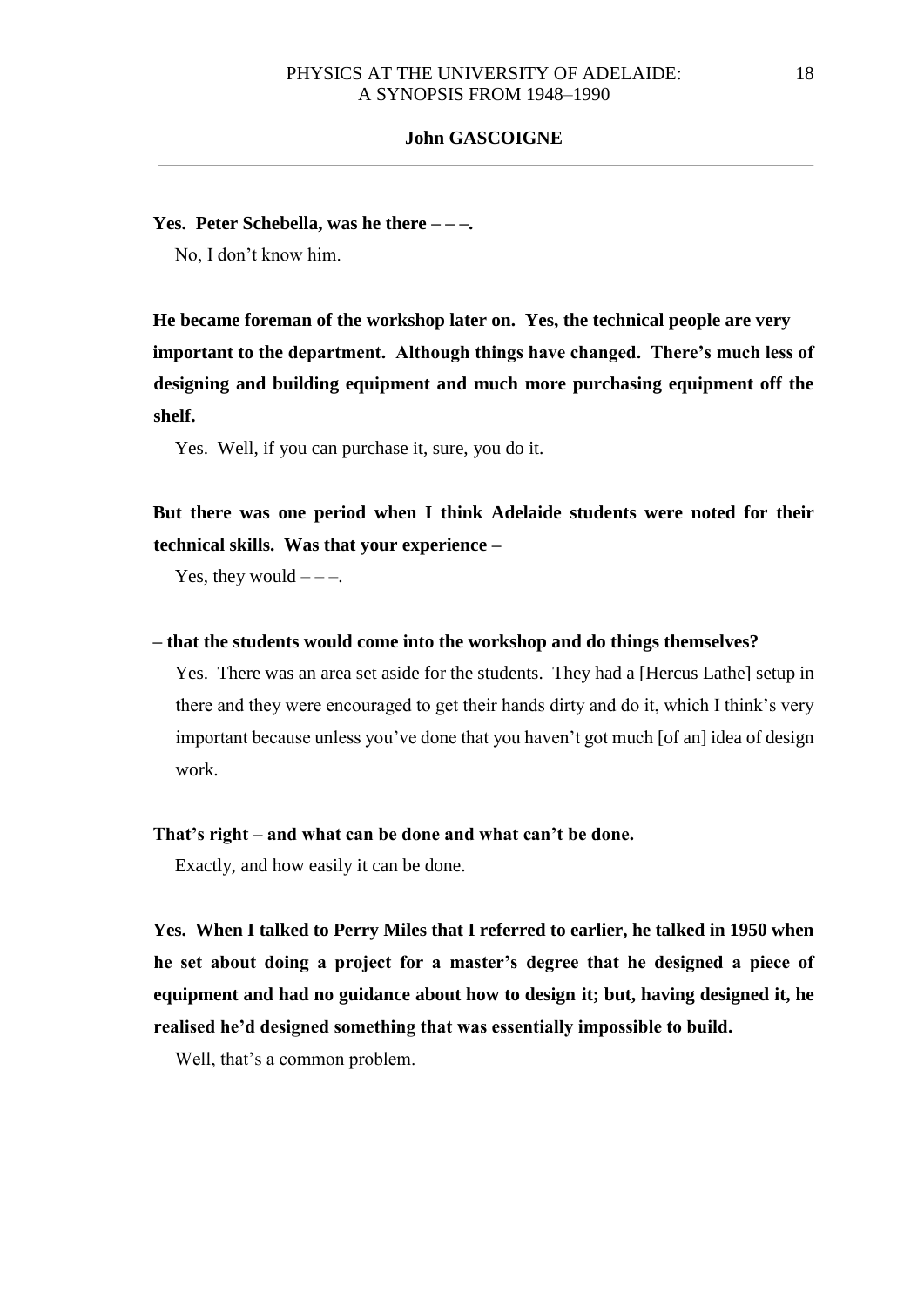#### **It's that knowledge, isn't it, that's very useful.**

Yes. But, you know, over at ANU it's become quite a specialised field. In the tubes, the tolerances were greatly reduced, and [in the] Expandable Tube, the gap in the electrode was reduced to 50 micrometres, and in the Tube 7 [to 25 micrometres]– that's the special [diffusion] Tube [with a fixed drift length of 10 cm] you know, you get into techniques of vacuum brazing copper to alumina, and techniques like that, for the insulators. You know, as I say, you're looking at resistances of  $10^{13}$  [ohms] or thereabouts [to reduce] leakage to ground.

## **How big were the currents you were measuring?**

About  $10^{-12}$  amps [or less]. Something like that. You'd have to ask Bob about it.

## **What would you measure that with?**

[During manufacture a resistance bridge which enabled 10 or 15 volts to be applied across the insulator and the leakage measured]. [For the experimental work], Bob had developed electrometers, and an induction balance – we're looking at DC [measurements] – the induction balance would [produce a linear increasing voltage] and the electrometers would measure the differences between [the current] falling on the centre electrode and the chosen annular electrode they wished to use. But, Bob's the expert in that; you'd need to talk to him, or you'll be talking to Malcolm, ask him.

#### **Yes.**

But, you know, the tubes these days, they're bakeable to 200C and they operate down to liquid nitrogen temperatures, so it's a fair [temperature] range. And the geometry has got to be maintained throughout that temperature range, and it's all UHV. because – well, it's all old-fashioned work now, so I'm told, but this is all static work. So if you're looking at doing measurements in any of the gases – argon or whatever – it's static, so you've got to look at the out-gassing [rate] of the apparatus over the  $-$  you know, it might be several days, and you're looking at one in  $10^6$  one in  $10^7$  of impurity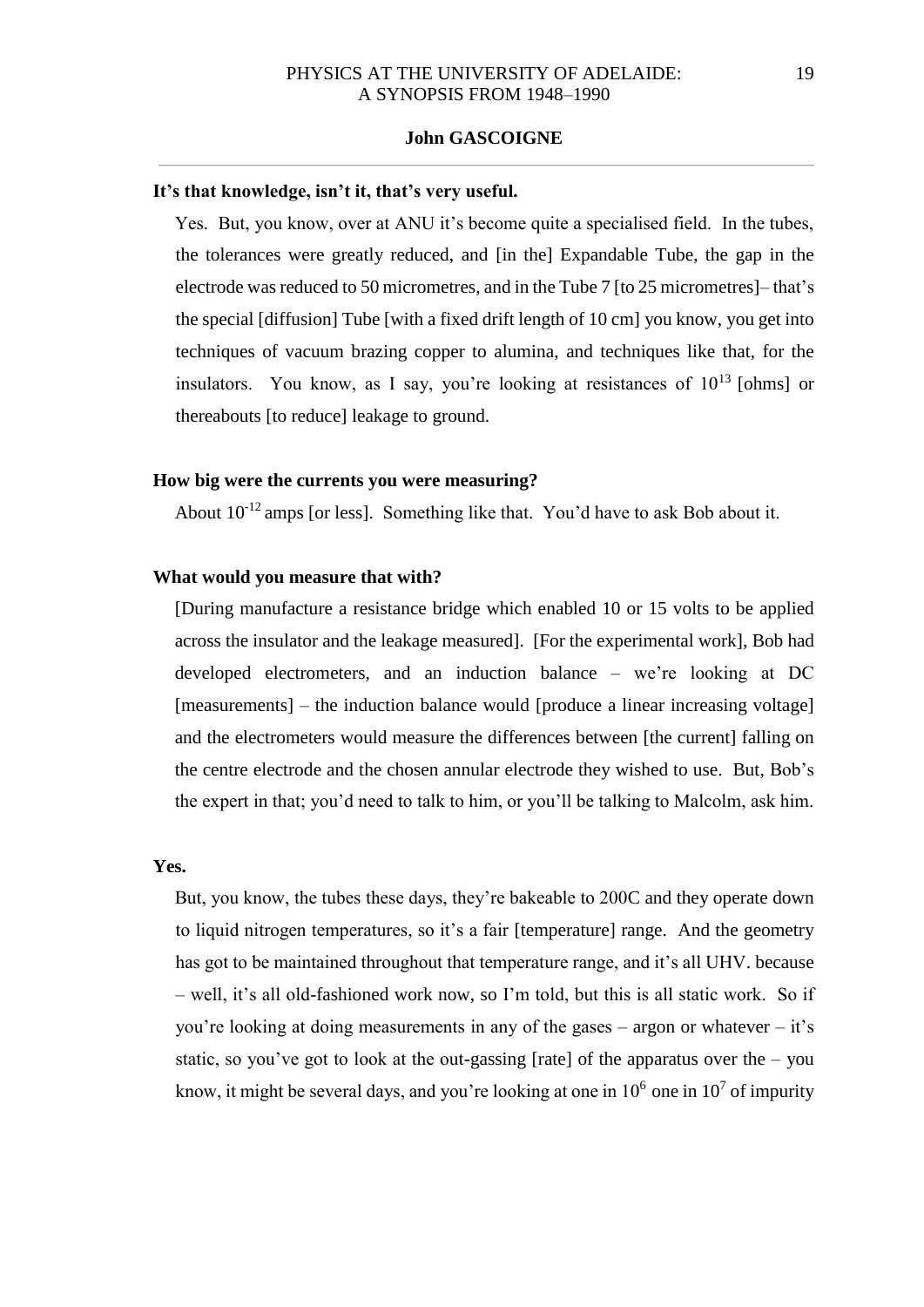in the gas, so quite often we've get Matheson gas and we had to purify it, so there's various techniques for purifying it. But, looking at the labs these days with the O.H.& S. restrictions, I doubt whether we could do [a lot of the work] now. (laughter) I mean, you know, gas cylinders in the lab and things like that.

### **Yes. That's another story.**

That's another story.

#### **Yes.**

So, you know, the days in Adelaide were very good and we did what we could, but we were learning all the way and the problem was to tie down the errors. Another one was pressure measurement, and in Adelaide we developed [one of] Bob's ideas. We used an aneroid capsule and a concave mirror, [having a focal length of about 1½ metres]. [The mirror was mounted on a spindle having jewelled bearings]. [On the capsule was mounted a short spigot with a ball end, on which the concave mirror rested. As the capsule expanded, so the mirror rotated. The length of the light path was probably 1½ metres and to reduce the size of the unit, the light was reflected back, using a plain mirror, onto a scale alongside the pressure capsule. That was quite an advance for those days]. Hysteresis in the capsule had to be taken into account. The original calibrations were done in the room [across] the passage from 204, and used the mercury manometer with a liquid nitrogen-cooled trap to isolate the gas so that the mercury didn't [diffuse] back [into the gauge]. The mercury [in the manometer] was [contained] in a large diameter tube, [probably] 30 millimetres in diameter. [The height of the mercury was measured using a reading microscope [looking at the] diffraction pattern above the mercury surface [which was illuminated by a light placed some distance away. That's how we did the initial calibrations. After that we started looking at dead-weight testers, and I acquired some cast-iron honed cylinders, from one of the manufacturers making them in Adelaide. We picked the four-inch one and made a piston out of  $\sim$ 14-gauge aluminium and turned that to be a very neat fit, put a spigot on the bottom with a Teflon bearing which went into a tube [to keep the piton perpendicular to the cylinder axis] so [the piston could be floated] in the cylinder. The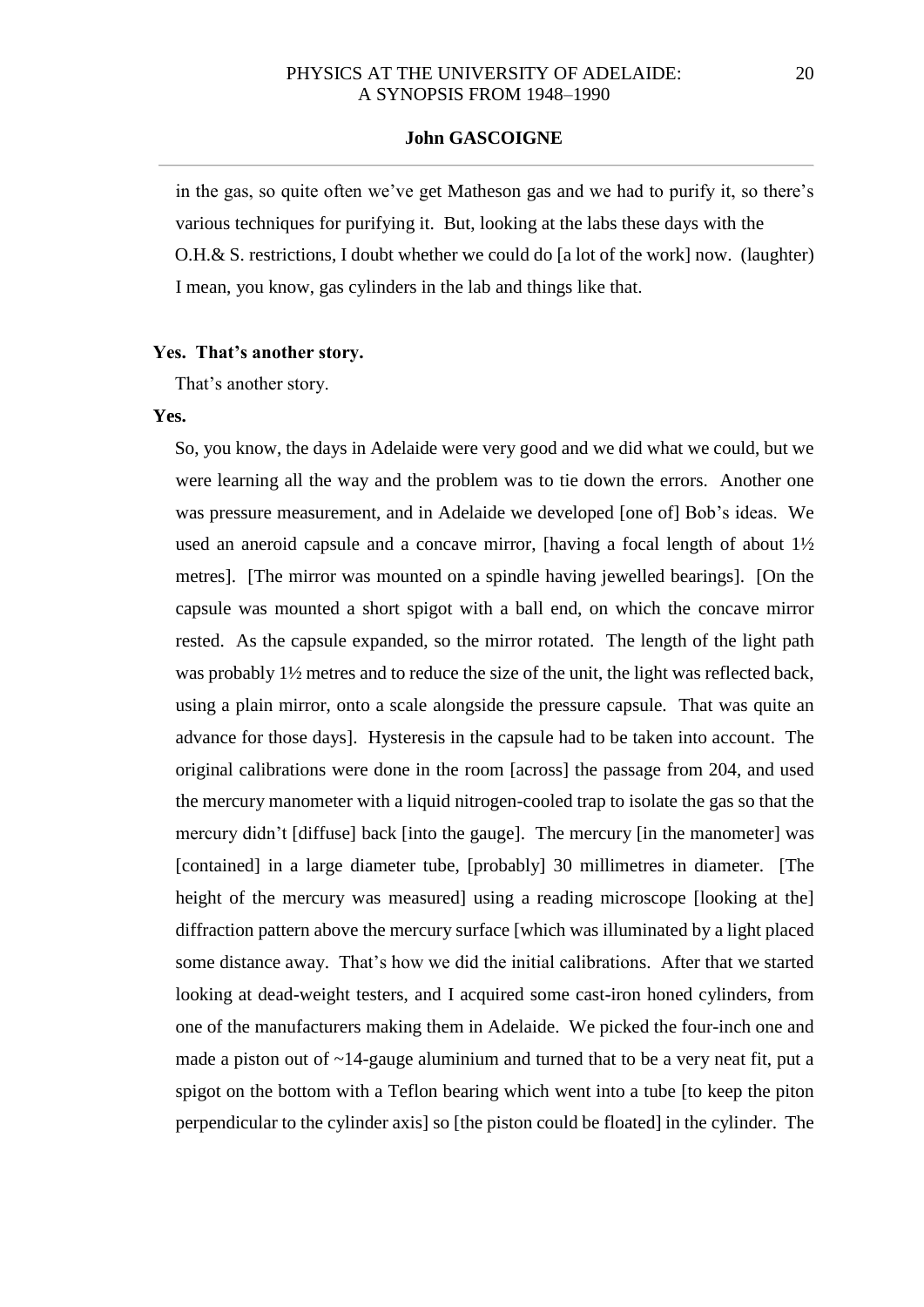## PHYSICS AT THE UNIVERSITY OF ADELAIDE: 21 A SYNOPSIS FROM 1948–1990

#### **John GASCOIGNE**

problem was determining the effective area of the piston so the pressure differential generated [could be calculated]. The top side was evacuated, of course, and that was, in those days, probably down to a few microns, I guess, even with gas leakage. So we could develop [an absolute] pressure that way.

At ANU [pressure measurement] was tied up using a piston cylinder [combination with weights] which we had bought in from an American firm. [With this setup we calibrated several commercial gauges]. The Texas gauges, had a long quartz [capillary] spiral, with a reflector, which rotated through 100 degrees, and [a null] detector to follow it with] a worm gear [which was geared to] a scale [having a] length of 300,000 units. 'Our standard' was compared with [the standard at the] National Management Lab in Sydney and also with NBS in Washington. So that was quite [an] interesting [project].

[With Bob's help in the early days], I developed a number of contacts in National Management Lab in Sydney, where in those days if you had a problem, oh, Charlie here or Fred down the passage had some clues on that, so you'd call on their expertise. That's how we started to solve our problems.

Contact potentials on the electrodes was a major problem, and there was an awful lot of work done on that. At one stage, early in the piece, I would fly down to Sydney with the electrode in an evacuated bell jar [in the cabin with me] and use their big coating unit [to evaporate a gold layer onto the electrode. On return I would] start measuring the contact potentials, using an electrode just above [the surface] looking at the [contact potential variations]. Initially we found that the contact potentials were tapered across the electrode. On one side [they would be] quite high and on the other side low. [This effect would cause field distortion and effect the measurements significantly]. And so that took an enormous amount of work to try and overcome that problem.